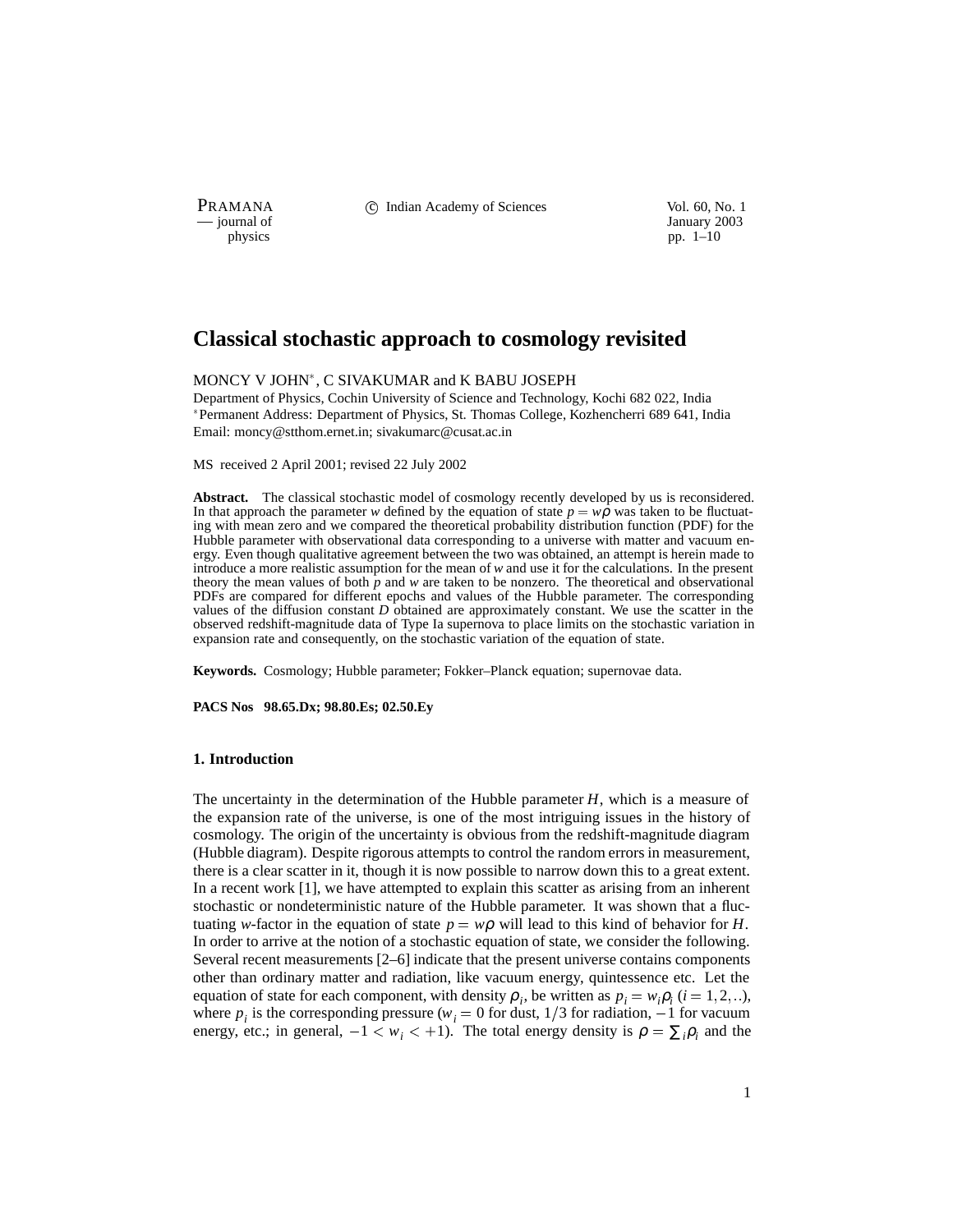#### *Moncy V John, C Sivakumar and K Babu Joseph*

total pressure  $p = \sum_i p_i$ . From the law of conservation of total energy–momentum tensor expressed in the form

$$
\dot{\rho} = \sum_{i} \dot{\rho}_i = -3\frac{\dot{a}}{a}(\rho + p) = -3\frac{\dot{a}}{a}\rho(1 + w) = -3\frac{\dot{a}}{a}\sum_{i} \rho_i(1 + w_i),\tag{1}
$$

which follows from the Einstein equation and one can write the total *w*-factor as

$$
w \equiv \frac{p}{\rho} = -\frac{\sum_{i} \dot{\rho}_{i}}{3(\dot{a}/a)\rho} - 1 = \sum_{i} \frac{\rho_{i}}{\rho} (1 + w_{i}) - 1,
$$
 (2)

where  $a$  is the scale factor. The conservation of individual components, which may be expressed as  $\dot{\rho}_i = -3(\dot{a}/a)\rho_i(1 + w_i)$ , is only an extra assumption since it does not follow from the Einstein's field equation. Equivalently, it can be stated that in a many-component fluid as in the above case, the Einstein equations, along with the equations of state of individual components are insufficient to determine the individual  $\dot{\rho}_i$ 's. Thus it is more general not to assume conservation of individual components and this will lead to the creation of one component at the expense of other components. Since they are not uniquely determined by the field equations, such creation can be considered as sporadic events, like those occurring in galactic nuclei, which can result in fluctuations in the ratio  $\rho_i/\rho$ . Here we make the assumption that this will lead to a stochastic equation of state, as seen from eq. (2) above. Consequently, also the expansion rate will be fluctuating and the equation for the Hubble parameter will appear as a Langevin type [7] equation (Recently Padmanabhan [8] has proposed a similar scenario in which the observed cosmological constant arises from quantum fluctuations of some energy density and consequently the FRW equations are to be solved with a stochastic term on the right hand side). In [1], it was assumed for the sake of simplicity that space sections are flat and  $w$  is a Gaussian  $\delta$ -correlated stochastic force with zero mean. With these assumptions, we have written the Fokker–Planck (FP) equation, whose solution gives the theoretical probability distribution function (PDF) for  $H_0$  at time  $t_0$ , denoted as  $W(h, t_0)$  (where  $H_0 = 100h$  km s<sup>-1</sup> Mpc<sup>-1</sup>; the subscript 0 denotes the present epoch). Using the redshift-apparent magnitude data  $\mu_o$  for SN Ia used in [2], we computed the observational PDF  $p(h|\mu_o)$  for *h* in the present universe, again assuming its space sections to be flat. This PDF arises from the point-to-point variance of the Hubble flow. We compared the two plots for the present universe and found them to agree well, for a value of the diffusion constant *D* appearing in the FP equation equal to  $4 \times 10^{13}$  s.

This result is a first step towards an understanding of the anomalous scatter in the Hubble diagram at high redshifts. However, there are certain refinements to be made in our analysis. One drawback of the above scheme of comparing these two PDF's is that when we derived  $W(h,t)$ , the assumption was made that w has zero mean value, whereas the observational PDF  $p(h|\mu_o)$  was evaluated for a model which contains dust and vacuum energy, which has the mean total pressure negative. Instead, if we had used in this evaluation the expression for the distance modulus for a flat universe which is dust dominated (i.e., with  $w = 0$ , an observational PDF will be obtained, but the best fit value for *h* would be ridiculously low. (This is all the fuss about the new observations – that they are incompatible with an  $\Omega_{\Lambda} = 0$  flat model.)

Another shortcoming is that though in both cases we take the PDF for *h*, it remains to be explained how legitimate is the comparison of  $W(h, t_0)$  for the present universe with a PDF  $p(h|\mu_0)$  evaluated using the data that include high redshift objects, which belong to the distant past.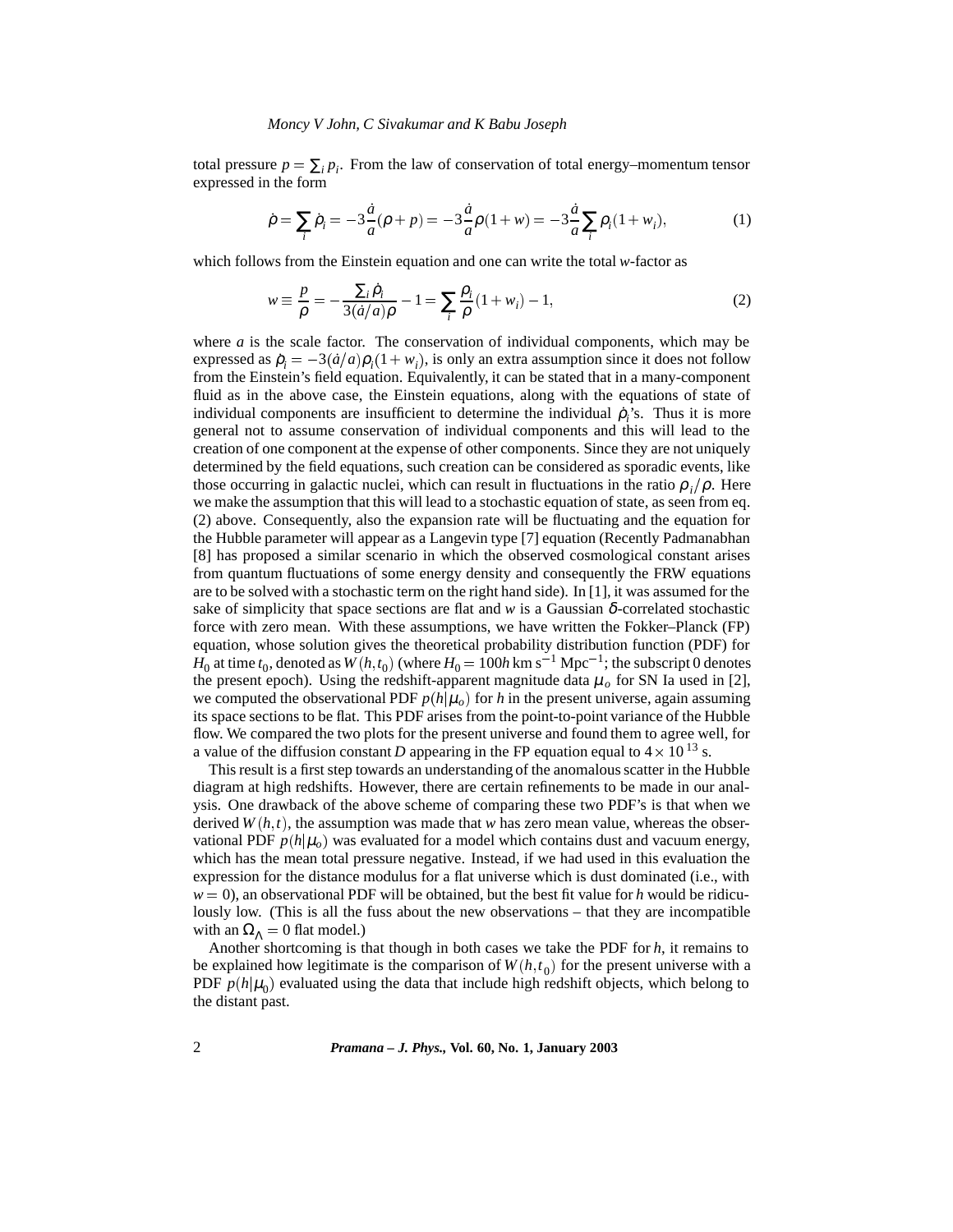#### *Stochastic approach to cosmology*

In this paper, we attempt to rectify these two defects and to make a more rigorous test of the stochastic assumptions using observational data by (1) comparing both the theoretical and observational PDF's evaluated for the same model, which is an alternative flat model [9] and (2) evaluating the observational PDF  $p(h_i|\mu_{oj})$  for the Hubble parameter at the same epoch  $t_j$  as that in the theoretical PDF  $W(h_j, t_j)$ . This procedure helps us to compare the theoretical and observational PDF's for the Hubble parameter for the same model, and at the same epoch. The value of the diffusion constant evaluated at any time is obtained as nearly a constant, in agreement with our assumptions. A novel feature in our present approach is that we evaluate the observational PDF for Hubble parameter at various instants in the past, also with an objective of justifying our assertion that the scatter increases as we go into the past.

The paper is organized as follows: Section 2 gives a brief review of the alternative model to be used and then develops the stochastic approach in it. Section 3 gives the new technique of finding the PDF for *h* at any time in the past or present epochs and the results obtained on comparison between the theoretical and observational PDF's. The conclusions derived from it are discussed in  $\S 4$ .

#### **2. Stochastic approach in the new model**

In all FRW models, the Einstein equations, when combined with the conservation of total energy–momentum tensor can be written in terms of the Hubble parameter as

$$
\dot{H} = -H^2 - \frac{4\pi G}{3} (\rho + 3p). \tag{3}
$$

Overdot denotes time derivative. If we restrict ourselves to flat models, then (with  $p = w\rho$ ),

$$
\dot{H} = -\frac{3}{2}H^2(1+w). \tag{4}
$$

In [1], we considered this flat case and assumed that *w* is a Gaussian  $\delta$ -correlated Langevin force term with zero mean value. This means that the mean total pressure of the universe is zero, the same as that for dust. But many recent observations are incompatible with this model and hence, as mentioned in the Introduction, we look for a more observationally correct, but simple model to apply our stochastic treatment.

The deterministic model [9] we propose to use is the one in which the total energy density obeys the condition  $\rho + 3p = 0$  and hence having a coasting ( $a \propto t$ ) evolution. This model is derived on the basis of some dimensional considerations in line with quantum cosmology. If we assume that the energy components in this model are dust and vacuum, then the above condition gives  $\rho_{\rm m}/\rho_{\rm v}=2$  and if they are only radiation and vacuum, then  $\rho_{\rm r}/\rho_{\rm v}=1$ . In [9], it was shown that in this model, most outstanding cosmological problems like those of flatness, horizon, monopole, entropy, size and age of the universe, and the cosmological constant are absent. It was also shown that this model can solve the problem of generation of density perturbations at scales well above the present Hubble radius and that it can generate such density perturbations even after the era of nucleosynthesis. Though it is mentioned in the paper that recent observations on the redshift-apparent magnitude relation are at variance with the predictions of this model, in a recent communication [10],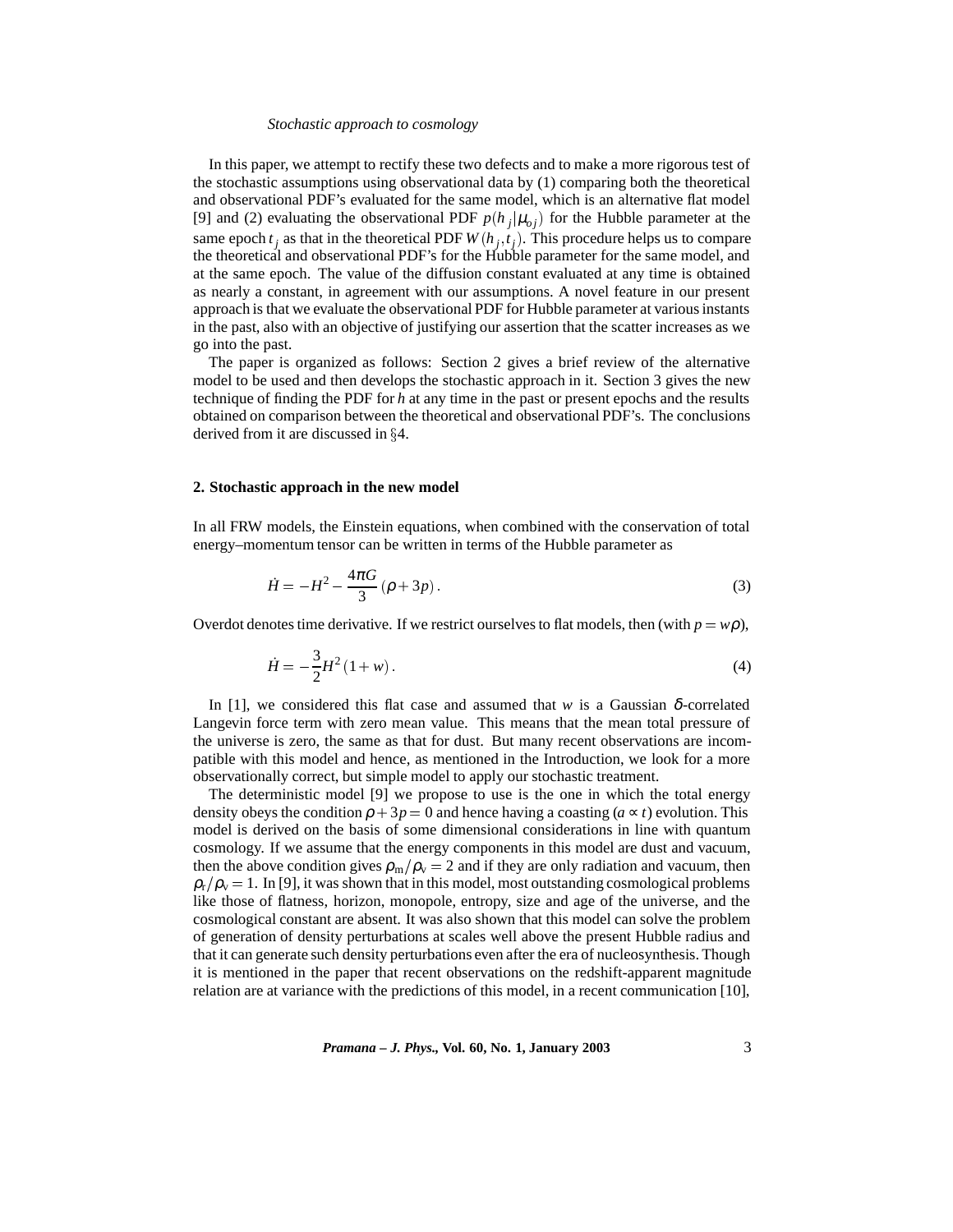## *Moncy V John, C Sivakumar and K Babu Joseph*

this issue was studied in detail and found that those observations do not provide any strong evidence against it.

It may be noted that the underlying model described above deviates from 'main stream' cosmology to some extent and the most significant cosmological observations such as nucleosynthesis, large scale structures and microwave background radiation, in this model are not well-studied. However, to repeat our statements above, we choose this model to implement our stochastic approach mainly due to its simplicity and its capability to explain the recent supernova data.

In view of the fact that this model has  $w = -1/3$  in the deterministic case, we rewrite the above eq. (4) with  $w' \equiv w + (1/3)$ , as

$$
\dot{H} = -\frac{3}{2}H^2 \left(\frac{2}{3} + w'\right). \tag{5}
$$

We now assume that  $w'$  fluctuates about its zero mean value and is  $\delta$ -correlated. Making a substitution

$$
x \equiv \frac{1}{H}
$$

the above equation becomes

$$
\dot{x} = 1 + \frac{3}{2}w'.
$$
\n(6)

When  $w' = 0$ , this equation is analogous to that of a particle moving in a medium with constant velocity. With a fluctuating  $w'$ , the analogous particle is subjected to random forces as it moves. We write the FP equation for the distribution function for the variable *x* as [7]

$$
\frac{\partial W'}{\partial t}(x,t) = \left[ -D^{(1)}\frac{\partial}{\partial x} + D^{(2)}\frac{\partial^2}{\partial x^2} \right] W'(x,t),\tag{7}
$$

the solution of which gives the PDF  $W'$  for the variable  $x$  at time  $t$ . Here the drift coefficient  $D^{(1)}$  is the constant velocity term, equal to unity, and the diffusion coefficient  $D^{(2)} \equiv D$  is assumed to have some constant value, to be determined from observation. The FP equation is solved by first assuming that the variables are separable

$$
W'(x,t) = \phi_n(x) e^{-\lambda_n t},
$$
\n(8)

where  $\phi_n(x)$  and  $\lambda_n$  are the eigenfunctions and eigenvalues of the Fokker–Planck operator

$$
L_{\rm FP} = \left[ -\frac{\partial D^{(1)}}{\partial x}(x) + \frac{\partial^2 D^{(2)}}{\partial x^2}(x) \right].
$$
 (9)

Now we define two more functions in order to get a solution for the FP equation

$$
\Phi(x) \equiv -\int \frac{D^{(1)}}{D^{(2)}} dx' = -\frac{x}{D}
$$
\n(10)

and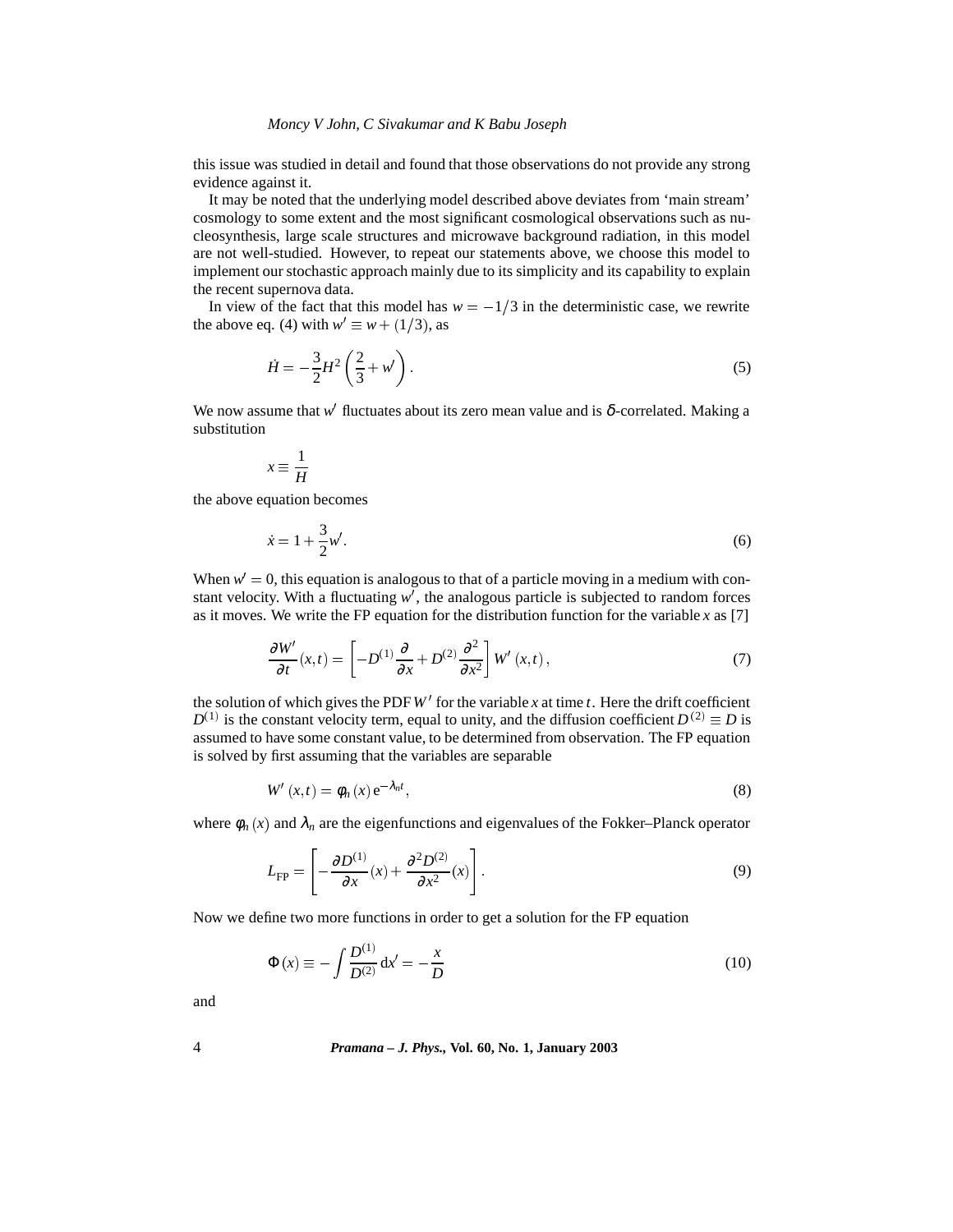*Stochastic approach to cosmology*

$$
\psi_n(x) = \exp\left(\frac{\Phi}{2}\right)\phi_n(x) = \exp\left(-\frac{x}{2D}\right)\phi_n(x),\tag{11}
$$

where  $\Phi(x)$  is treated as a stochastic potential and  $\psi_n(x)$  are the eigenfunctions of the Hermitian operator *L* defined as

$$
L = \exp\left(\frac{\Phi}{2}\right) L_{\rm FP} \exp\left(-\frac{\Phi}{2}\right). \tag{12}
$$

Making use of eqs (8) and (11), the time independent part of FP equation becomes

$$
\frac{\partial^2 \psi_n}{\partial x^2}(x) = \left[\frac{1}{4D^2} - \frac{\lambda_n}{D}\right] \psi_n(x) = -k^2 \psi_n(x).
$$
 (13)

Here

$$
k = \pm \left[\frac{\lambda_n}{D} - \frac{1}{4D^2}\right]^{1/2}.\tag{14}
$$

The most general solution to (7) is

$$
W'(x,t) = \sum_{n=0}^{\infty} c_n e^{-\lambda_n t} \phi_n(x).
$$
 (15)

For  $\lambda_n < 1/4D$ , the solution  $\psi_n(x)$  is exponentially diverging, which is not an admissible solution. Thus we conclude that  $\lambda_n \geq 1/4D$  so that

$$
\phi_k(x) = A \exp\left(\frac{x}{2D} + ikx\right). \tag{16}
$$

We make use of the completeness relation

$$
\delta(x - x') = \int_{-\infty}^{+\infty} \psi_k^*(x) \psi_k(x') \, \mathrm{d}k \tag{17}
$$

to specify the initial condition  $x = x'$  at  $t = t'$ . The transition probability for the variable to change from  $x'$  at time  $t'$  to  $x$  at time  $t$  is [7]

$$
P(x, t | x', t') = e^{L_{\text{FP}}(t-t')} \delta(x - x')
$$
  
\n
$$
= \exp\left[\frac{\Phi(x')}{2} - \frac{\Phi(x)}{2}\right]
$$
  
\n
$$
\times \int_{-\infty}^{+\infty} dk \psi_k^*(x) \psi_k(x') \exp\left[-\lambda(k)(t-t')\right]
$$
  
\n
$$
= \frac{1}{2\sqrt{\pi D(t-t')}} \exp\left[-\frac{\left[(x - x') - (t-t')\right]^2}{4D(t-t')}\right],
$$
\n(18)

where we have chosen  $A = 1/\sqrt{2\pi}$  for normalization purpose. For the special initial condition  $W'(x,t') = \delta(x-x')$ , the transition probability  $P(x,t | x',t')$  is the distribution function *W'*(*x*,*t*) [7]. In our case, we have the initial condition  $x = x' = 0$  at  $t = t' = 0$ , so that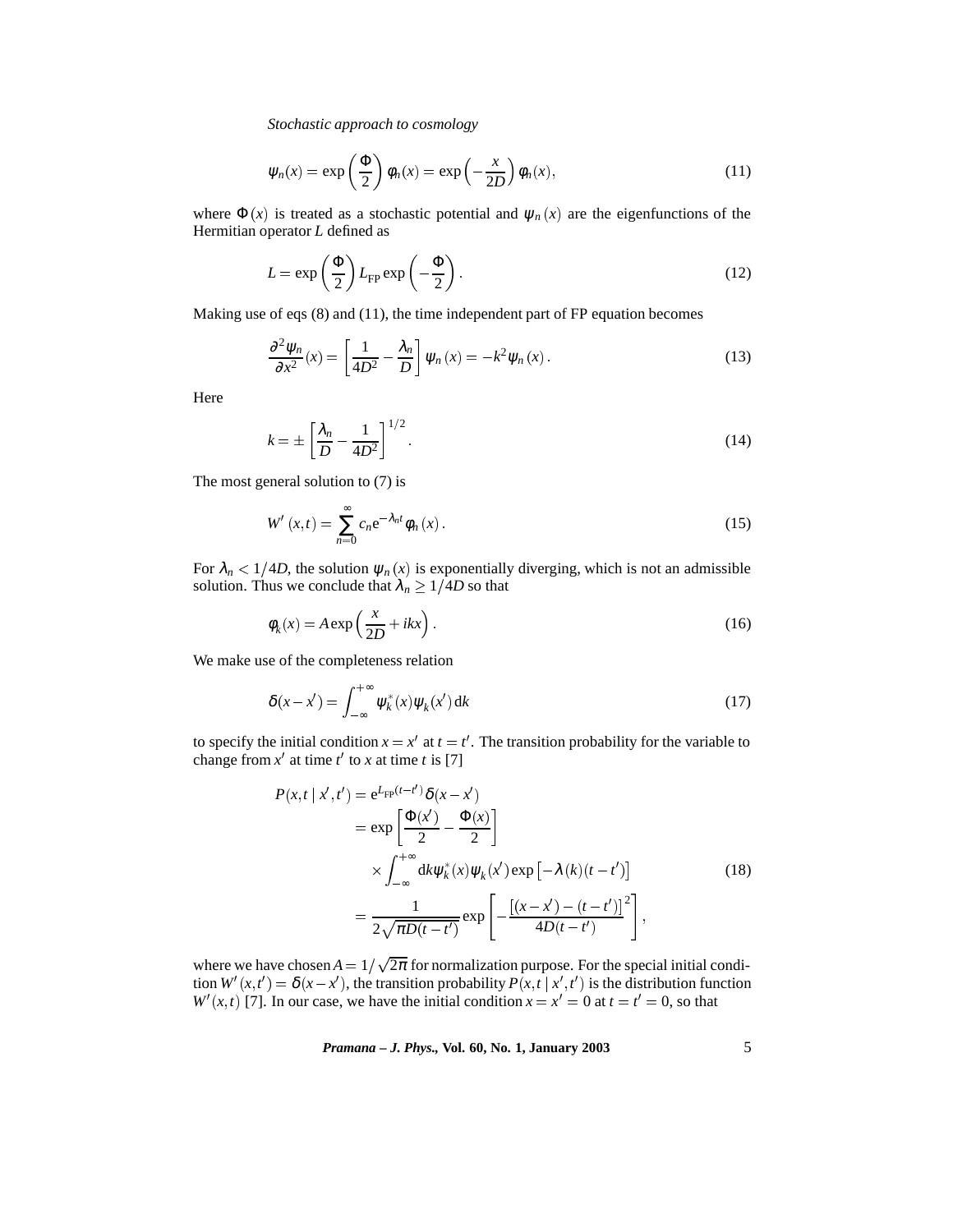*Moncy V John, C Sivakumar and K Babu Joseph*

$$
W'(x,t) = P(x,t|0,0) = \frac{1}{2\sqrt{\pi Dt}} \exp\left[-\frac{(x-t)^2}{4Dt}\right],
$$
\n(19)

which is in Gaussian form and has its peak moving along in such a way that the expectation value of the variable is  $\langle x \rangle = t$ . This corresponds to the deterministic solution of (6). The width of the Gaussian is found from the variance  $\sigma^2 = \langle (x - \langle x \rangle)^2 \rangle = 2Dt$  and we find  $\sigma \geq \langle x \rangle$  till  $t = 2D$ . We can immediately rewrite this distribution function in terms of the stochastic Hubble parameter *H* as

$$
W''(H,t) = \frac{1}{2H^2} \frac{1}{\sqrt{\pi Dt}} \exp\left[-\frac{(1 - Ht)^2}{4H^2Dt}\right].
$$
 (20)

With  $H = 100h$  km s<sup>-1</sup> Mpc<sup>-1</sup>,  $t = t_{17} \times 10^{17}$  s and  $D = D_{17} \times 10^{17}$  s, the PDF *W*(*h*,*t*) can be written as

$$
W(h,t) = \frac{3.0856}{2h^2} \frac{1}{\sqrt{\pi D_{17} t_{17}}} \exp\left[-\frac{\left(3.0856 - h t_{17}\right)^2}{4h^2 D_{17} t_{17}}\right].
$$
 (21)

For the range of values of interest,  $1 < t_{17} < 5$  and  $D_{17} \sim 10^{-3}$ ,  $W(h, t)$  is approximately a Gaussian. For fixed *D*, the half width of the Gaussian is found to increase as we go to lower values of *t*.

## **3. PDF for** *H* **from observational data**

From the Hubble diagram, one can find the PDF for the present Hubble constant  $H_0$  in the following way. The traditional measure of distance to a SN is its observed distance modulus  $\mu_o = m_{bol} - M_{bol}$ , the difference between its bolometric apparent magnitude and absolute magnitude. In the FRW cosmology, the distance modulus is predicted from the source's redshift, *z*, according to

$$
\mu_p = 5 \log \left[ \frac{D_L}{1 \, \text{Mpc}} \right] + 25,\tag{22}
$$

where  $D_{\text{L}}$  is the luminosity distance, found as

$$
D_{\rm L} = r_j a(t_0)(1+z). \tag{23}
$$

 $a(t_0)$  is the present scale factor and  $r_j$  is the radial coordinate of the SN Ia which emitted the light at some time  $t_j$  in the past. In flat FRW models,  $r_j$  is found as

$$
r_j = \int_{t_j}^{t_0} \frac{c \, \mathrm{d} t}{a(t)}.\tag{24}
$$

For the coasting model discussed in the previous section, for  $k = 0$ ,  $r_i$  can be evaluated as

$$
r_j = \frac{ct_0}{a(t_0)} \int_{t_j}^{t_0} \frac{dt}{t} = \frac{ct_0}{a(t_0)} \ln(1+z),
$$
\n(25)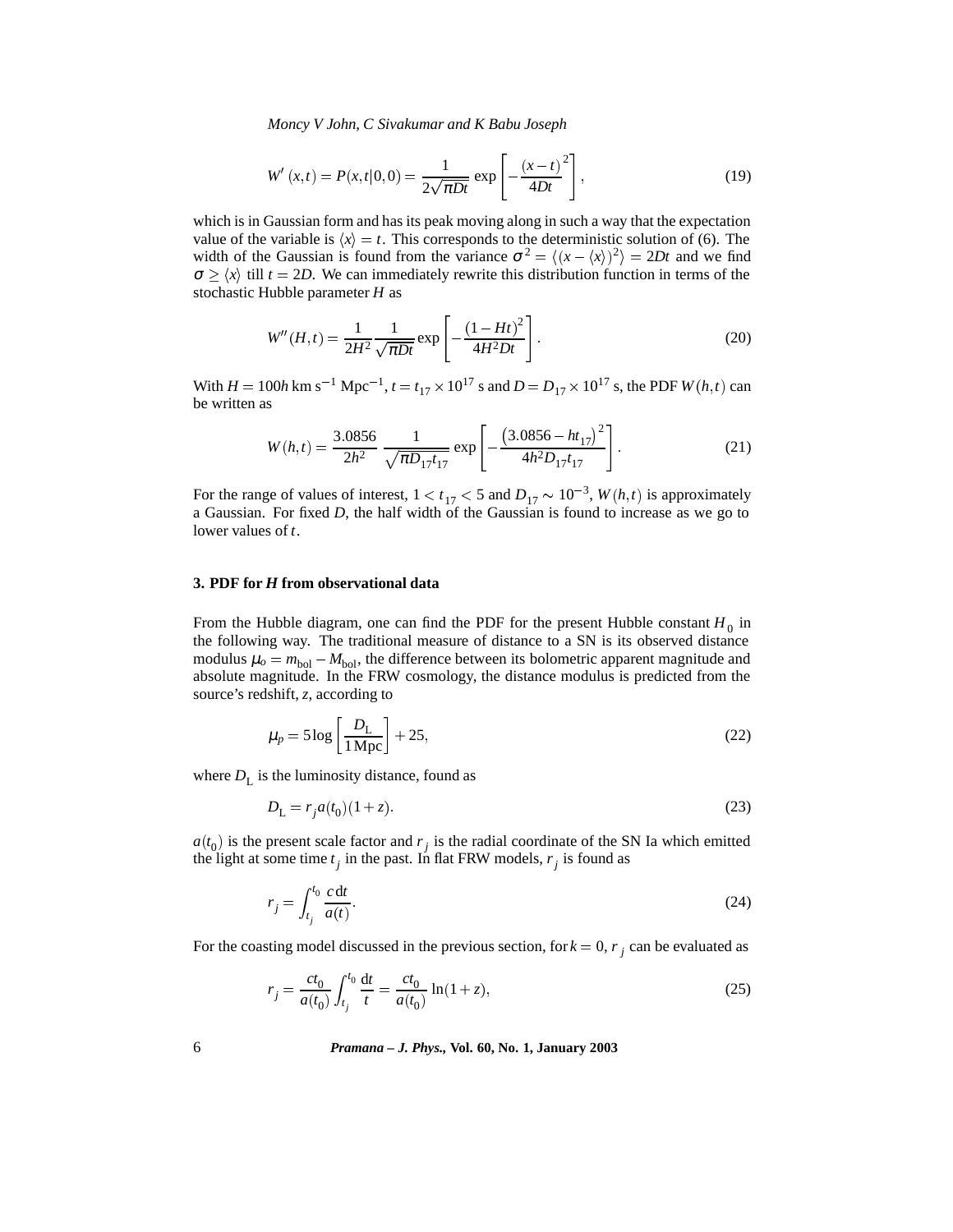#### *Stochastic approach to cosmology*

so that

$$
D_{\rm L} = \frac{c(1+z)}{H_0} \ln(1+z). \tag{26}
$$

One can use this expression in (22) to obtain the predicted distance modulus of an object with redshift *z*. Conventionally, assuming that the observed and predicted distance moduli coincide, one can find a value of  $H_0$ . For a collection of objects, also one can find the likelihood for  $H_0$ , from a  $\chi^2$  statistic

$$
\chi^2 = \sum_i \frac{(\mu_{p,i} - \mu_{o,i})^2}{\sigma_i^2},\tag{27}
$$

where  $\sigma_i$  is the total uncertainty in the corrected peak magnitude of SN Ia. For the special model we are considering, *h* is the only parameter and the normalized PDF can now be obtained as [3]

$$
p(h|\mu_0) = \frac{\exp(-\chi^2/2)}{\int_{-\infty}^{\infty} d\mu \exp(-\chi^2/2)}.
$$
\n(28)

As in [1], we compute  $p(h|\mu_o)$  for the new model using the SNe data in [2], which corresponds to their Fit C and attempt to compare  $p(h|\mu_o)$  with the PDF  $W(h, t_0)$  to evaluate the diffusion constant *D* appearing in this expression. It is found that the two curves, shown in figure 1, coincide for a value of  $D \approx 2.36 \times 10^{13}$  s. (This corresponds to an age  $4.8583 \times 10^{17}$  s.) Since our primary objective is to make an order of magnitude evaluation of *D*, we chose a fiducial absolute magnitude for SN Ia in computing  $\mu_o$ , equal to -19.3 mag. Slight variations in this quantity will not significantly affect *D*, though the best fit value for *h* may change.

In the above, we compared the theoretical and observational PDF's for the same alternative model and thus it does not have the first shortcoming mentioned in the Introduction. The other incompatibility which still exists can be explicitly stated as follows:  $W(h, t_0)$ is the PDF for the Hubble parameter of the present universe and it contains the diffusion constant *D*. But  $p(h|\mu_o)$ , which we attempt to identify with  $W(h, t_o)$ , depends on the scatter in the Hubble diagram for all ranges of redshift. For instance, if we include more high redshift objects in our sample, the scatter would be larger and hence the half-width of the distribution  $p(h|\mu_o)$  will be larger. This, in turn, will affect the computed value of *D*, which is quite unreasonable.

This problem can, however, be overcome if we agree to compute  $p(h_i|\mu_{oi})$  for each value of redshift *z* (or for small enough redshift intervals centered about such values), and compare these with  $W(h_j, t_j)$  that corresponds to the same epoch  $t_j$ . To do this, we modify (26) by re-evaluating  $\dot{r}$  *j* in (25) in a different way. One can also write, for the new deterministic model

$$
r_j = \frac{ct_j}{a(t_j)} \int_{t_j}^{t_0} \frac{dt}{t} = \frac{c}{H_j a(t_j)} \ln(1+z),
$$
\n(29)

so that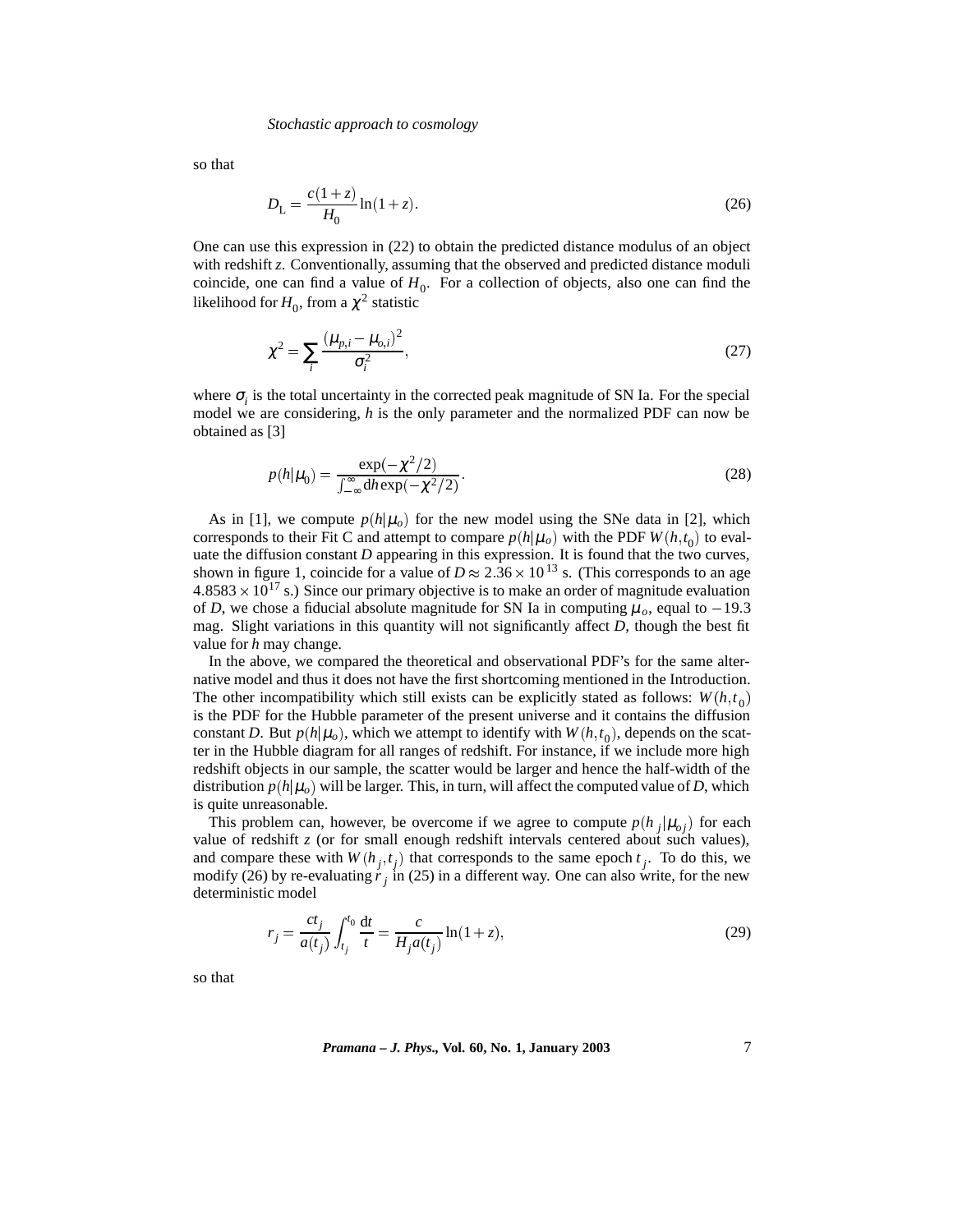

**Figure 1.** Observational and theoretical PDF's vs. *h*, using the apparent magnituderedshift data for Type Ia supernovae as given in [1], which corresponds to their Fit C. The continuous line is for the observational PDF whereas the dotted line gives the theoretical PDF.



**Figure 2.** Observational and theoretical PDF's vs.  $h_j$  (where  $h_j$  corresponds to the Hubble parameter for the epoch centered about redshifts  $z = 0.05, 0.15, 0.35, 0.45$ , 0.55, 0.65), using the apparent magnitude-redshift data for Type Ia supernovae as given in [1], which corresponds to their Fit C and which lies in the interval  $z \pm 0.05$ .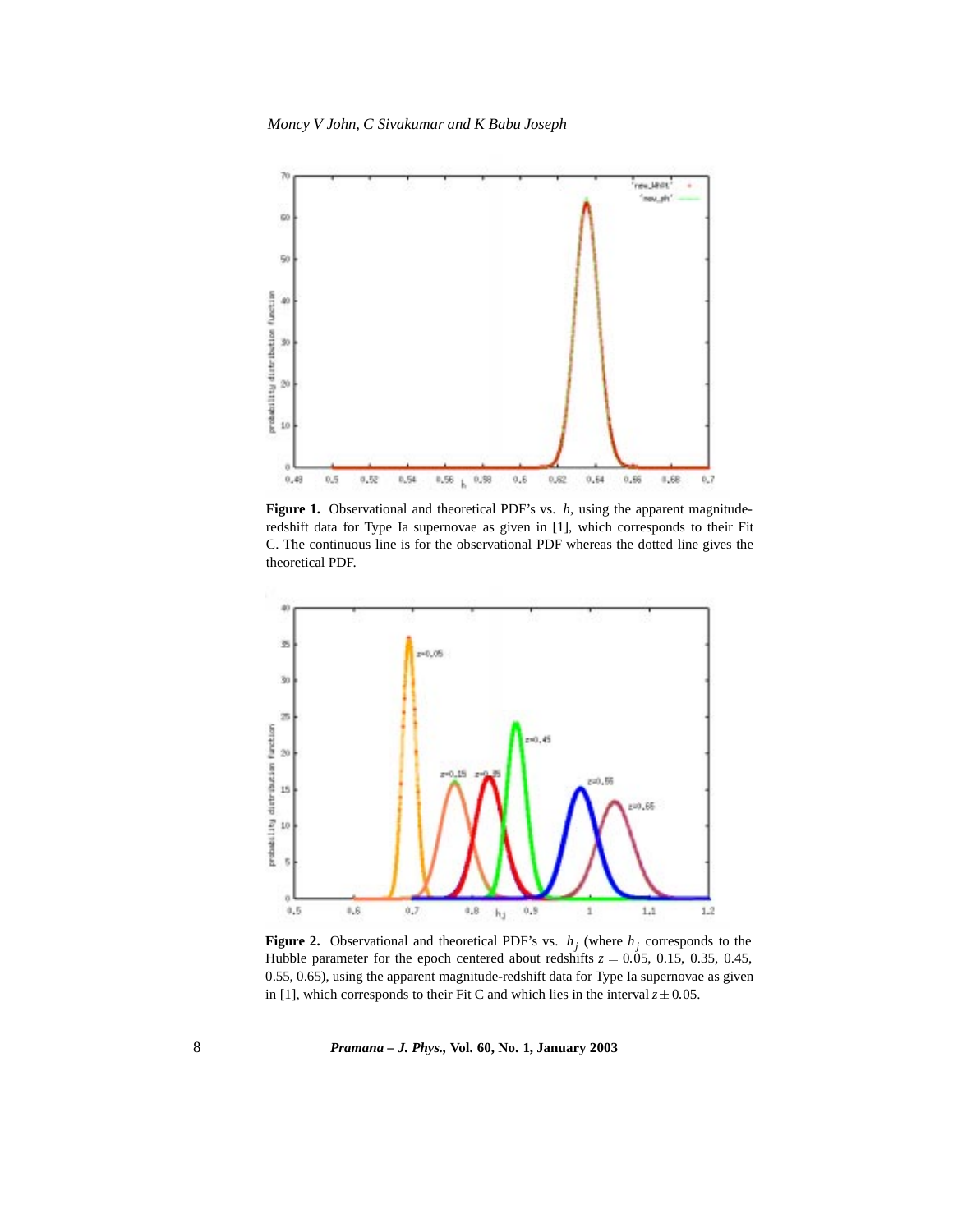**Table 1.**

| Redshift<br>Z. | No. of SNe<br>$(N)$ in the<br>interval<br>$z \pm 0.05$ | Best fit<br>value of<br>h | Standard<br>deviation<br>$\sigma_{h}$ | $\sigma_h(\sqrt{N})$ | Age in units<br>of $10^{17}$ s<br>$t_{17}$ | Diffusion<br>constant<br>D |
|----------------|--------------------------------------------------------|---------------------------|---------------------------------------|----------------------|--------------------------------------------|----------------------------|
| 0.05           | 15                                                     | 0.693                     | 0.011                                 | 0.0426               | 4.4502                                     | $0.5775 \times 10^{14}$    |
| 0.15           | 3                                                      | 0.772                     | 0.025                                 | 0.0433               | 3.9987                                     | $2.147 \times 10^{14}$     |
| 0.35           | 5                                                      | 0.830                     | 0.024                                 | 0.0537               | 3.7204                                     | $1.5 \times 10^{14}$       |
| 0.45           | 15                                                     | 0.875                     | 0.017                                 | 0.0658               | 3.528                                      | $1.655 \times 10^{14}$     |
| 0.55           | 7                                                      | 0.985                     | 0.026                                 | 0.0688               | 3.1345                                     | $1.12 \times 10^{14}$      |
| 0.65           | 6                                                      | 1.043                     | 0.030                                 | 0.0735               | 2.959                                      | $1.226 \times 10^{14}$     |

$$
D_{\rm L} = \frac{c(1+z)^2}{H_j} \ln(1+z). \tag{30}
$$

Evaluating  $\mu_p$  using this expression in (22), we can calculate  $\chi^2$  and hence also  $p(h_i|\mu_{oi})$ , which is the PDF for the Hubble parameter at some particular value of *z*. We divide the data in [2] for various ranges around  $z = 0.05, 0.15, 0.35, 0.45, 0.55$  and 0.65, each with  $\Delta z = 0.05$ . The PDF for the average Hubble parameter for such intervals is calculated with an expression identical to (28). The results are plotted in figure 2 along with the corresponding  $W(h_i, t_i)$  which overlaps with them. The relevant parameters are given in table 1.

### **4. Conclusions**

It can be noted from figure 2 and table 1 that for the intervals with larger values of *z*, the 68.3% credible region of  $p(h|\mu_{oj})$  has a half-width  $\sigma_h$  which also increases (The intervals with centre at  $z = 0.15$  and  $0.35$  are exceptions to it, but this may be due to the fact that these intervals contain only very few objects. As more SN Ia are observed in these redshift bins, an accurate picture will emerge.) This behavior is the one expected from theory, as noted while plotting the theoretical PDF (21). The value of the diffusion constant *D* evaluated for various intervals, however, does not show any dependence on*z*. This justifies our assumption (taken for the sake of simplicity) that *D* is some constant.

A novel feature of the present analysis is that we have computed the PDF for *H* at various epochs in the past. However, there is a limitation, even in the present analysis; the intervals we have considered are with  $\Delta z = 0.05$  and this value may not be small enough to give correct answers. The procedure may be improved very much in the future, when the number of observed SN Ia becomes large.

Though the results are encouraging, it should be kept in mind that the measurements are made with finite accuracy and hence have a scatter arising from the intrinsic statistics of measurement error. In this paper we have attempted to match  $p(h|\mu_o)$ , the conditional probability for the Hubble parameter given the SNe data, which in turn is proportional to the likelihood of the Hubble parameter, with a theoretical PDF for *H* that arises from the speculated stochastic variation in the expansion rate of the universe. The present theory can survive only if  $p(h|\mu_o)$  does not become narrower with increase in accuracy of measurement. Until it is confirmed by future observations like the supernova acceleration probe